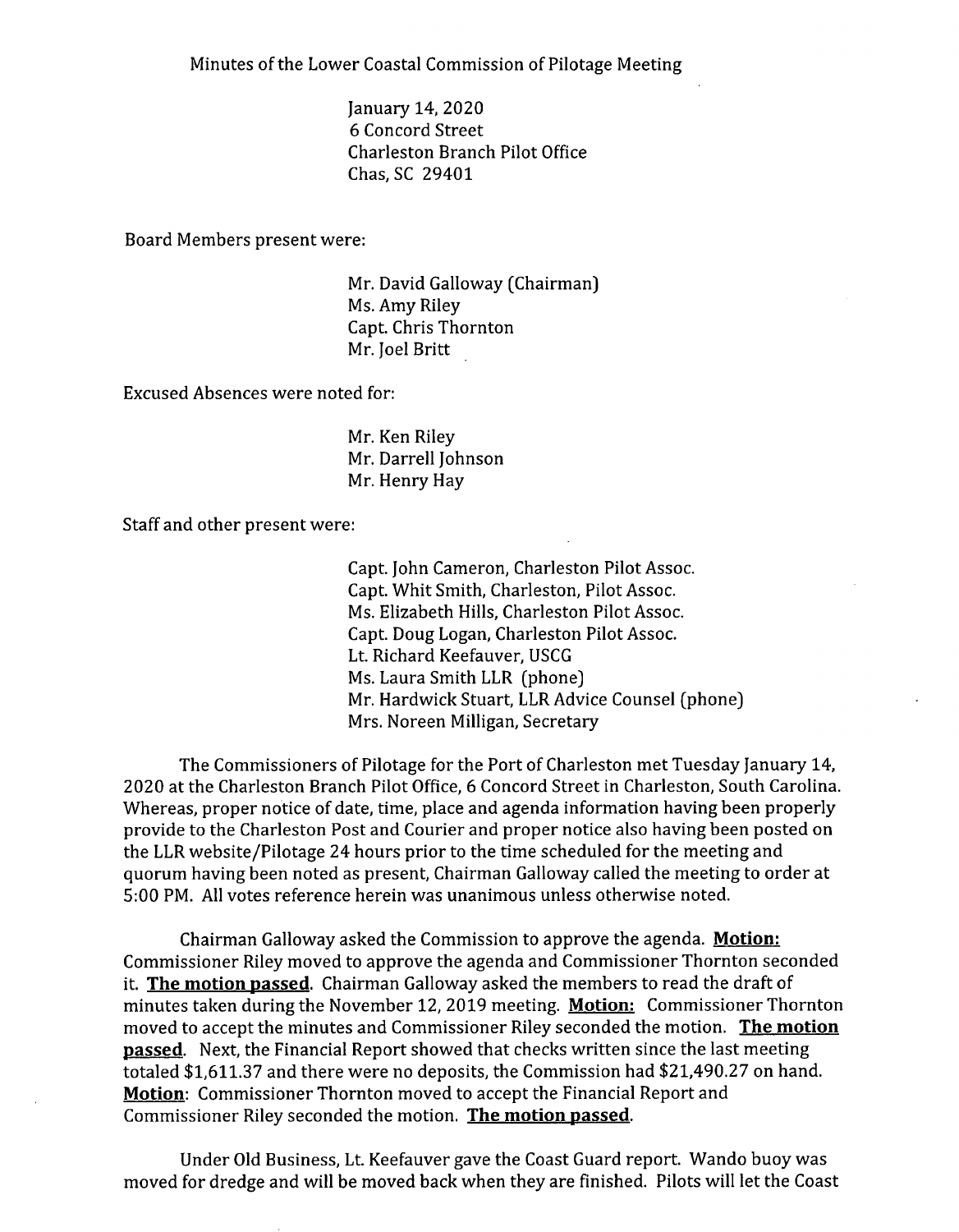Guard know where they would like Buoy #3 and 4 to be placed. Horse Reach front is being worked on. Hog Reach will be torn down and moved 4-6 ft from old location. Cooper River Delta is to be worked on next. The Willow Tender is the one that moves the buoys and the Coast Guard has to wait until it is available. Capt. Logan wanted to inform the Commission that the pilots prefer AIS transmission on the buoys. The Coast Guard will follow up on the request.

Ms. Smith gave the LLR Report. There are three physicals for December. Capt. Thornton informed LLR that his physical is due in February. LLR will make the correction. There was no new information to report on the Lower Pilotage Policies and Procedures Manual. Please continue to send updates to the new LLR Web site *Ilr.sc.gov/pilot.* 

Capt. Cameron said that there was nothing new to report on the Savannah River Commission.

LLR asked Capt. Cameron to submitted his resume and they have recognized him as a maritime expert to consult on the Trans-Atlantic Race, Regulation 136-003 and Regulation 136-080. Mr. Draftz said that only 20 racing yachts would exceed the 11 ft draft threshold. Capt. Cameron said that the keels on these yachts are adjustable. In his opinion the intent of the 11 ft. draft limit is intended to apply to fixed appurtenances, and that adjustable appendages were not intended to be incorporated into the draft necessary to float, because adjustable appendages to accommodate high performance foiling above the surface have a different engineering objective than is incorporated into conventional cargo ship design. The Commission recommends that this be tabled until the next meeting so LLR can submit a written waiver for the racing vessels.

Capt. Cameron said that buoy #8 was moved 14 yards and is still considered in the same place. The Pilots would like the buoy to be moved to a better navigational location. Lt. Keefauver said that it would have to be moved before next Tuesday because the Willow Tender is leaving to another location. He will send in a request to have it moved.

Capt. Cameron said that the Lobbyist, Mr. Bob Coble is working on the pilots' behalf with Senate Bill #689. He will continue to give updates to the Commission.

Under new business, Capt. Cameron gave the 2019 Annual Pilots Report. There were 2,151 arrivals, 158 shifts, 4,457 moves and jobs/licensed pilot was 248. Pilots' Brian Cisco, George Campsen and Jason Teal have all passed the board exam to become Fourth Short Branch Pilots. This license is for one year and there is no tonnage limit, deep draft limit shall be the deepest draft applicable to merchant vessels whose movements are not draft-restricted under Regulation 136-071 A. There is a 43ft draft at the Wando Terminal, 40ft draft at the North Charleston Terminal and 38ft draft at all the other terminal. Captains Smith, Kovanagh and Lockwood administered the tests. Chairman Galloway issued the new licenses on January 1, 2020. Ms. Hills gave the Annual Pilot Registration report. There are 15 full branch pilots, 3 Fourth Short Branch Pilots. **Motion:**  Commissioner Riley moved to accept the pilot registration and Commissioner Britt seconded it. **The motion passed.** The three apprentices (Ward, Kratz and Rowe) are doing great. The pilots will have an update for the next meeting•

There were no Commissioner Comments

There were no legal comments.